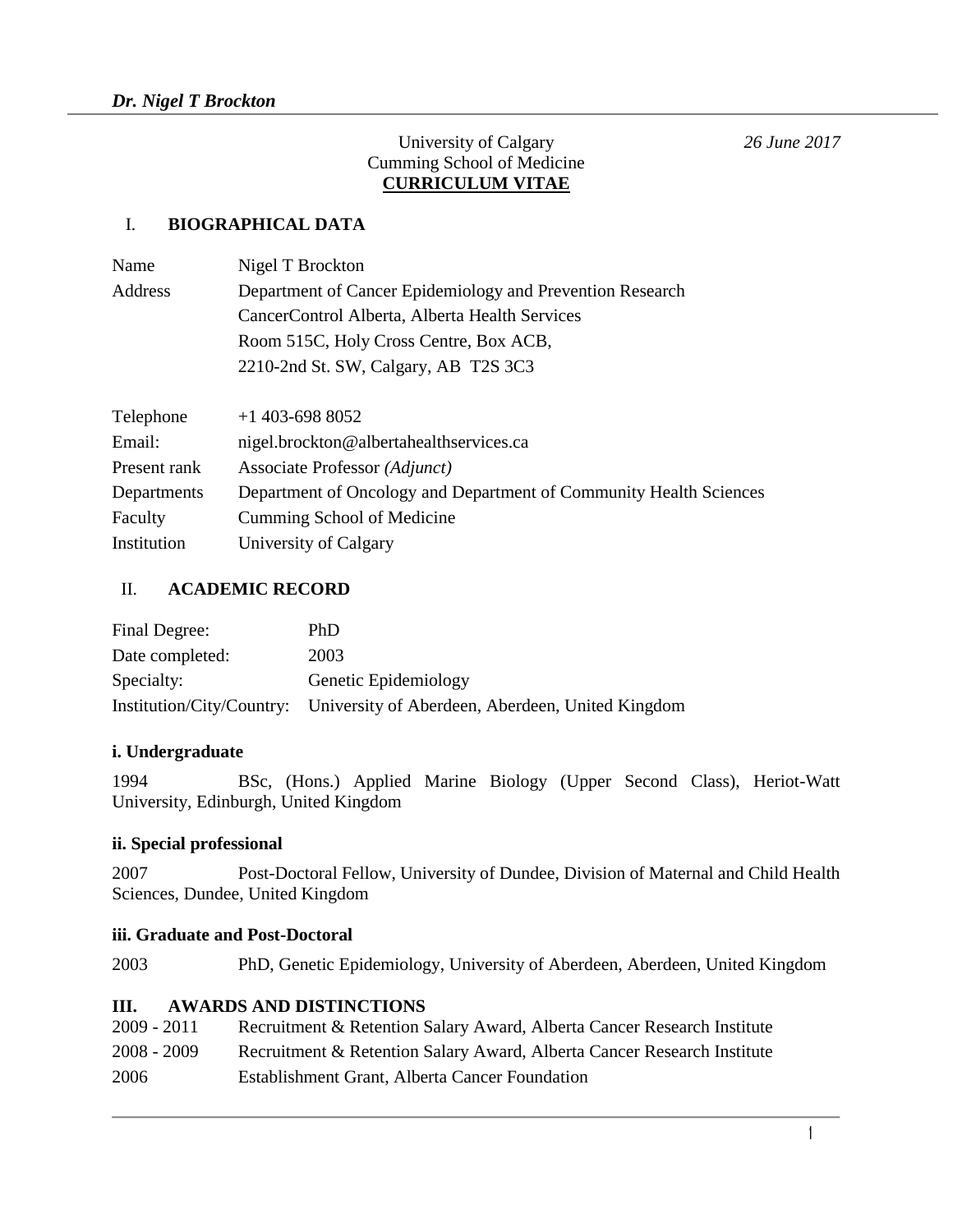#### IV. **ACADEMIC APPOINTMENTS**

| $2017$ - present | Adjunct Associate Professor, Department of Community Health Sciences, The<br>University of Calgary, Calgary, Alberta, Canada                 |
|------------------|----------------------------------------------------------------------------------------------------------------------------------------------|
| $2014$ - present | Adjunct Associate Professor, Department of Oncology, The University of<br>Calgary, Calgary, Alberta, Canada                                  |
| $2009$ - present | Associate Member, Calgary Institute of Public Health, Calgary, Alberta, Canada                                                               |
| $2008 - 2014$    | Adjunct Assistant Professor, Department of Oncology, The University of<br>Calgary, Calgary, Alberta, Canada                                  |
| $2008$ - present | Full Member, Arnie Charbonneau Cancer Institute, Calgary, Alberta, Canada                                                                    |
| $2007$ - present | Research Scientist, Cancer Epidemiology and Prevention Research,<br>CancerControl Alberta, Alberta Health Services, Calgary, Alberta, Canada |
| $2002 - 2007$    | Post-Doctoral Fellow, Division of Maternal and Child Health Sciences,<br>University of Dundee, Dundee, Scotland, United Kingdom              |
| $2001 - 2002$    | Research Assistant, Department of Obstetrics & Gynaecology, University of<br>Dundee, Dundee, Scotland, United Kingdom                        |
| 1999 - 2000      | Student Research Assistant, Child Health, University of Aberdeen, Aberdeen,<br>Scotland, United Kingdom                                      |
| 1997 - 1998      | Part-Time Technician, Oncology, University of Aberdeen, Aberdeen, Scotland,<br>United Kingdom                                                |

## V. **EDUCATIONAL ACTIVITIES**

# **i. Undergraduate**

| $2016 - 2017$      | Amit Manocha. MDSC 528 (Independent Studies in Medical Science Course)<br>Supervisor (September 2016-April 2017)                                                       |
|--------------------|------------------------------------------------------------------------------------------------------------------------------------------------------------------------|
| $2016$ (May – Aug) | Summer Student Nicholas Massaro (BSc Kinesiology); PURE and Markin<br>award recipient (Markin award declined)                                                          |
| $2011$ - present   | Population Health, Healthy Populations Small Group Teaching, Preceptor,<br>University of Calgary, Calgary, Alberta, Canada                                             |
| $2011$ - present   | CMMB/MDSC 561 Cancer Biology; Cancer Metastasis, Lecture, The<br>University of Calgary, Calgary, Alberta, Canada                                                       |
| $2003 - 2007$      | "Liver Glucose Metabolism", Module taught to 3rd year undergraduate<br>Medical Students, University of Dundee, School of Medicine, Dundee,<br>Scotland, United Kingdom |

## **ii. Graduate**

| $2007 - 2014$ | MDSC647.01 Introduction to Epidemiology; Molecular epidemiology tutorial, |
|---------------|---------------------------------------------------------------------------|
|               | Lecture, University of Calgary                                            |

# **iii. Postgraduate**

## *Supervision*

| $2010 - 2013$ | Pinaki Bose, PhD, Supervisor, University of Calgary, Calgary, Alberta, |
|---------------|------------------------------------------------------------------------|
|               | Canada                                                                 |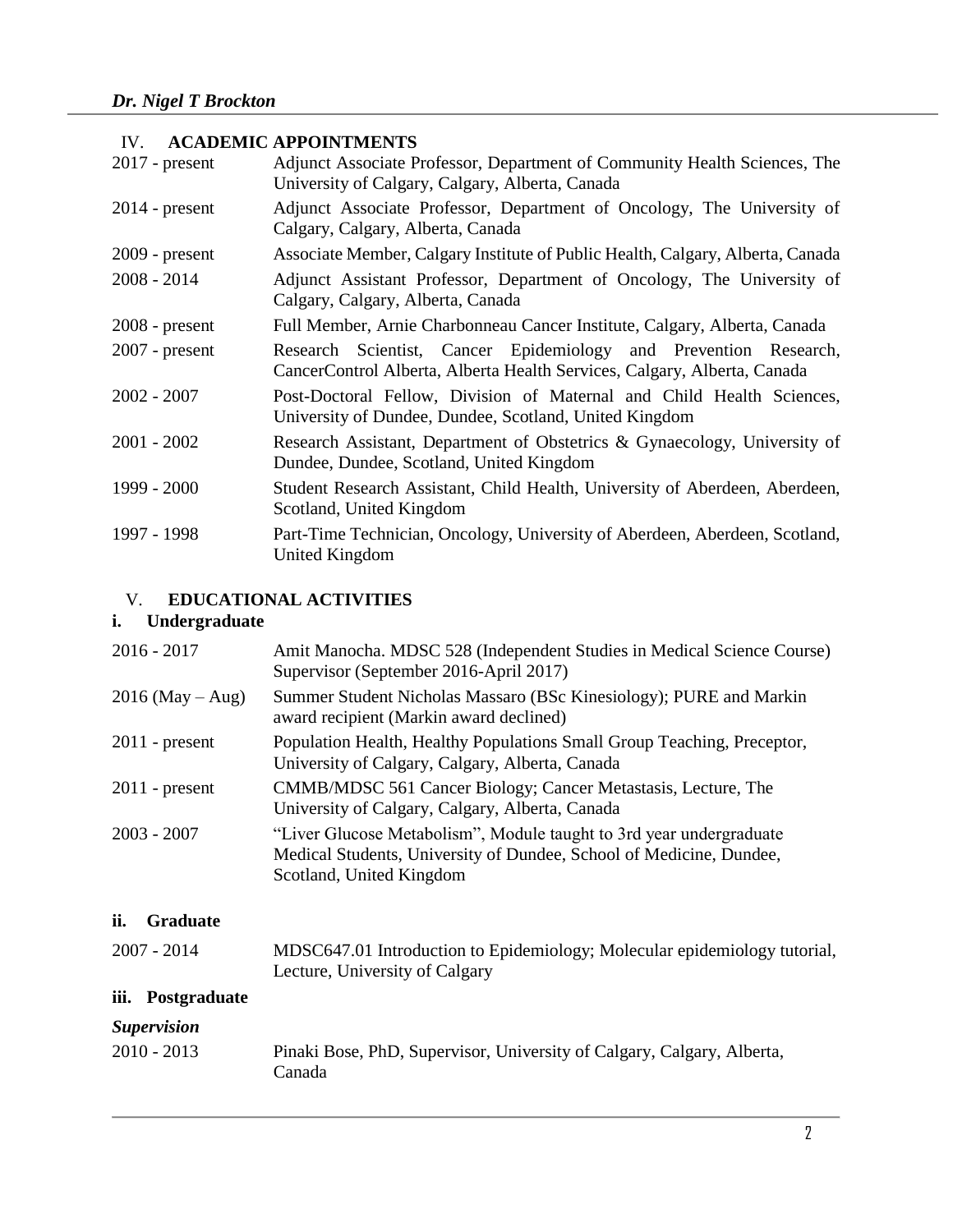### *Committee Membership & Examination*

| $2017$ – present | Monica Ghebrial (O'Brien Institute Summer Studentship), Supervisor  |
|------------------|---------------------------------------------------------------------|
| $2016$ – present | Britten Adams (2nd year Biomedical Sciences), Mentor                |
| $2016$ – present | Mehul Kumar (2nd year Biomedical Sciences), Mentor                  |
| $2016$ – present | Hiulan Yau (1st year Biomedical Sciences), Mentor                   |
| $2015$ – present | Amit Manocha (3rd Year Biomedical Sciences), Mentor                 |
| $2015 - 2016$    | Alexander Mathews (2nd Year Biomedical Sciences), Mentor            |
| $2014$ – present | Alex Wang, PhD. Cell Biology And Anatomy, Supervisory Committee     |
| $2014 - 2016$    | Wejdan Matook, MSc. Cell Biology and Anatomy, Supervisory Committee |
| $2013 - 2015$    | Amy Hobbs, MSc Community Health Sciences, Mentor & supervisory      |
|                  | Committee                                                           |
| 2016             | Andrew Tran (High School student), Summer Career Discovery Program  |
|                  | mentor                                                              |

## **iv. Continuing medical education**

| 2015/10/07 | New Insights: Breast Cancer & Bone Metastases, Department of Oncology<br><b>Grand Rounds, Tom Baker Cancer Centre</b>                                                                                                                                                            |
|------------|----------------------------------------------------------------------------------------------------------------------------------------------------------------------------------------------------------------------------------------------------------------------------------|
| 2012/01/18 | The Colorectal Cancer, Lifestyle & Environment in Alberta Research<br>(CLEAR) Study, Gastrointestinal Research Group (GIRG) Seminars and<br>Business Meetings, Calgary, Alberta, Canada                                                                                          |
| 2010/03/18 | Comprehensive Breast Cancer Rapid Ascertainment: Codename: CoBRA.<br>Annual Breast Surgeons' Dinner, University of Calgary, Calgary, Annual<br>Breast Surgeons' Dinner, University of Calgary, Calgary, Alberta, Canada                                                          |
| 2009/11/30 | Implementing Comprehensive Ascertainment of Breast Cancer Patients in<br>Southern Alberta, Women's Health Outpatient Programs, Foothills Hospital,<br>Calgary, Alberta, Canada                                                                                                   |
| 2009/11/06 | Implementing Comprehensive Ascertainment of Breast Cancer Patients in<br>Southern Alberta, Surgery & Pathology Rounds, Rocky View General<br>Hospital, Calgary, Alberta, Canada                                                                                                  |
| 2009/10/06 | Comprehensive Breast Cancer Rapid Ascertainment for Patients in Southern<br>Alberta: Codename: CoBRA, Pathology Department Dinner, Calgary, Alberta,<br>Canada                                                                                                                   |
| 2009/05/06 | Head & Neck Cancer - Collaborate and Conquer, Oncology Grand Rounds,<br>Department of Oncology, University of Calgary, Calgary, Alberta, Canada                                                                                                                                  |
| 2009/03/13 | Breast Cancer to Bone (B2B) Metastasis Research Program: Rationale,<br>Structure & Implementation, Breast Tumor Group Educational Rounds: Tom<br>Baker Cancer Centre, Calgary, Alberta, Canada                                                                                   |
| 2009/02/25 | Research Round-up, Population Health Research Rounds: Tom Baker Cancer<br>Centre, Calgary, Alberta, Canada                                                                                                                                                                       |
| 2008/05/07 | Home from 'ome: The B2B multidisciplinary (and multi-'omic) approach to<br>Breast Cancer "homing" to the bone; The Breast Cancer to Bone (B2B)<br>Metastasis Research Program, Oncology Grand Rounds, Department of<br>Oncology, University of Calgary, Calgary, Alberta, Canada |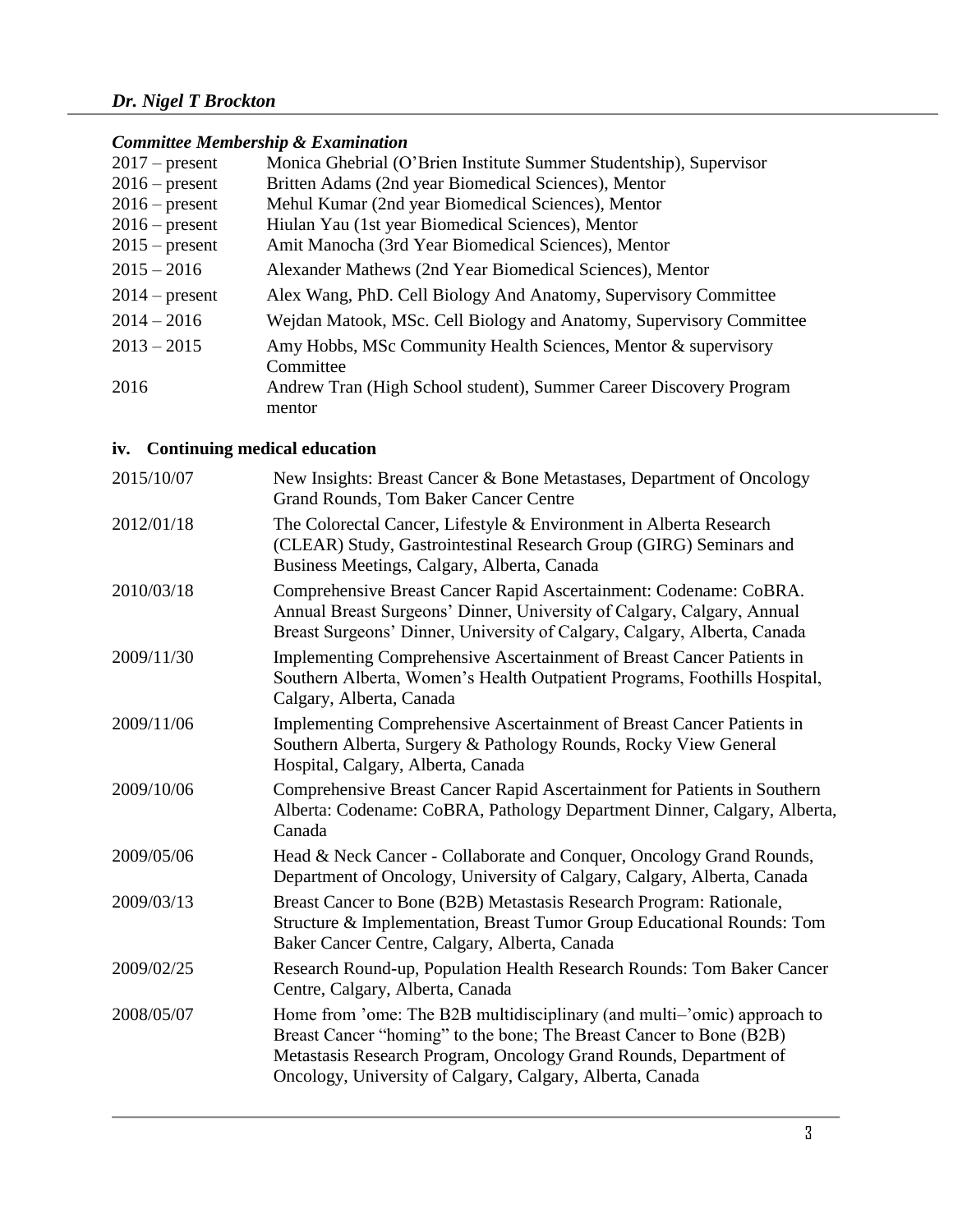## **v. Community Education**

| 2016/08/05 | Enbridge Ride to Conquer Cancer Camp Address – Progress, Impact and<br>Support – How The Ride Changes the Lives of Albertans Facing Cancer<br>Overnight Camp, Okotoks, Alberta, Canada. |
|------------|-----------------------------------------------------------------------------------------------------------------------------------------------------------------------------------------|
| 2015/09/26 | Lemons and Lemonade: Hope, Frustration and Progress. The Cancer Journey<br>Living Library, Central Library, Calgary, Alberta                                                            |
| 2014/09/26 | How things have changed - Advances in Cancer Research. Le Roi Daniels<br>Elementary School Terry Fox Assembly Calgary, Alberta                                                          |
| 2014/09/08 | How things have changed - Advances in Cancer Research. Westmount<br>Elementary School Terry Fox Assembly, Calgary, Alberta                                                              |
| 2009/11/20 | Breast Cancer Research: Better Together: The B2B Metastases Research<br>Program and partnership with the CBCF Tumor Bank, CIHR Café<br>Scientifique, Lethbridge, Alberta, Canada        |
| 2009/09    | Ride to Conquer Cancer - Ambassador Event - Researcher Perspective. Tom<br>Baker Cancer Centre, Calgary, Alberta, Canada.                                                               |
| 2009/07    | Weekend to End Breast Cancer -- Researcher Perspective / Dollars at work.<br>Overnight Camp, Currie Barracks, Calgary, Alberta, Canada.                                                 |
| 2009/04    | Ride to Conquer Cancer – Ride Orientation – Researcher Perspective.<br>Glenbow Museum, Calgary, Alberta, Canada. Apr 16, 2009                                                           |
| 2009/03    | Ride to Conquer Cancer - Ride Orientation - Researcher Perspective. Plaza<br>Cinema, Calgary, Alberta, Canada.                                                                          |

#### VI. **ADMINISTRATIVE RESPONSIBILITIES**

### **i. Departmental**

| $2010 - 2013$<br>Scientific Lead, Biorepository and Biospecimen Processing Unit |
|---------------------------------------------------------------------------------|
|---------------------------------------------------------------------------------|

| Coordinator, Population Health Research Journal Club |
|------------------------------------------------------|
|                                                      |

- 2007 2010 Coordinator, Molecular Epidemiology Journal Club
- 2008 2009 Coordinator, "Research Coffee" Discussion Group

## **ii. University**

| $2009$ – present | Member, O'Brien Institute for Public Health                            |
|------------------|------------------------------------------------------------------------|
| $2008$ - present | Member, Arnie Charbonneau Cancer Institute                             |
| $2007$ - present | Alternate, Arnie Charbonneau Cancer Institute Infrastructure committee |

### VII. **PROFESSIONAL ACTIVITIES**

## **i. Membership in professional and learned societies.**

| $2013$ - present | International Society for Biological and Environmental Repositories     |
|------------------|-------------------------------------------------------------------------|
| $2009$ - present | <b>American Association for Cancer Research</b>                         |
| $2009$ - present | American Association for Cancer Research – Molecular Epidemiology Group |
| $2010$ - present | American Association for Cancer Research – Tumor Microenvironment Group |
|                  |                                                                         |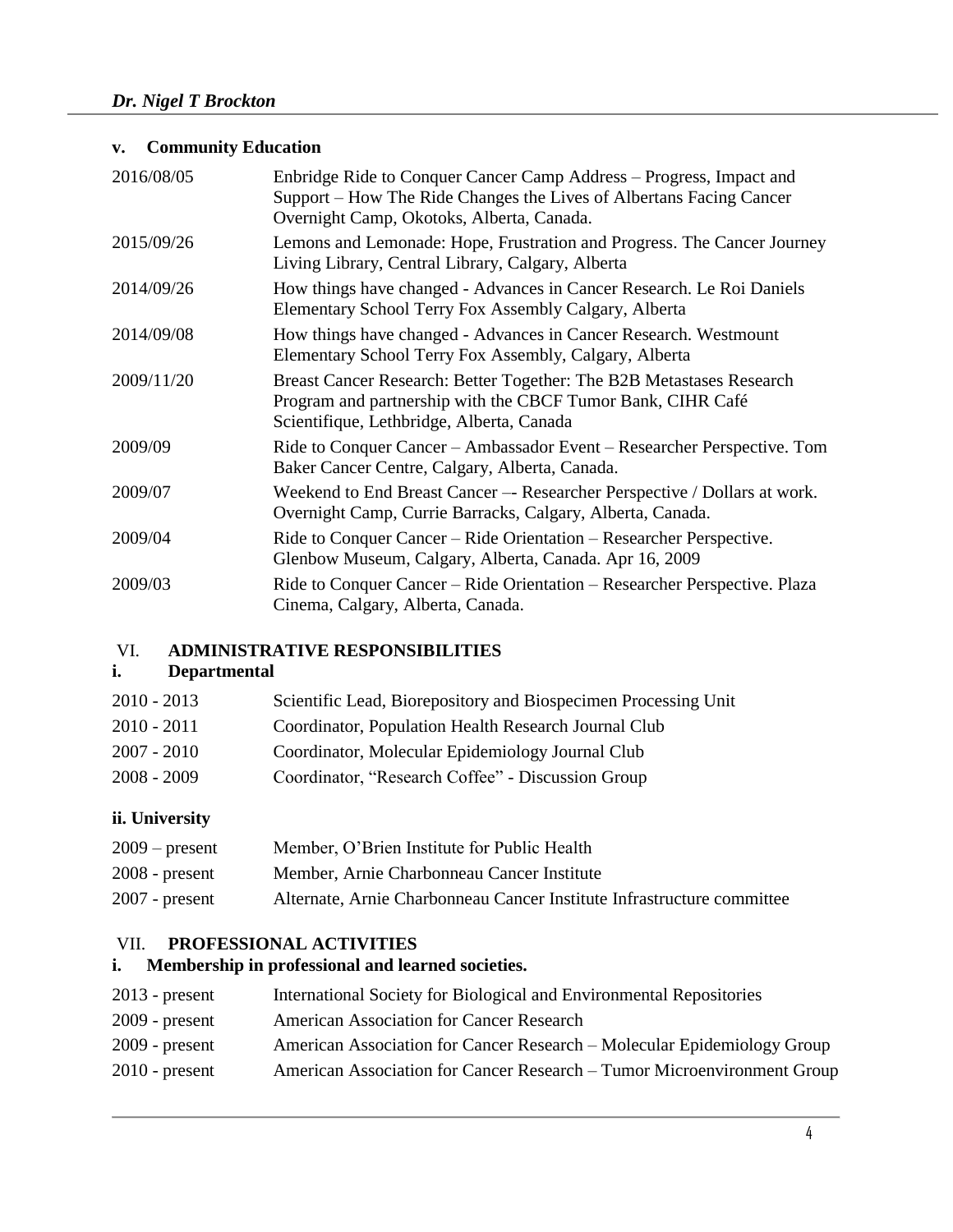| $2007$ - present | Canadian Society for Epidemiology and Biostatistics |
|------------------|-----------------------------------------------------|
| 1998 - $present$ | HuGEnet (Human Genetic Epidemiology Network)        |
| 2001 - 2005      | <b>Biochemical Society</b>                          |

### **ii. Professional service**

## *Grant panels*

| $2017$ – Present | Cancer Research Society Grant Review Panel (Panel E)                    |
|------------------|-------------------------------------------------------------------------|
| $2016$ – present | World Cancer Research Fund (WCRF) Grant Review                          |
| $2015$ – present | Alberta Cancer Foundation Training Award Review Committee               |
| $2012$ - present | Arnie Charbonneau Cancer Institute (Internal Peer-Review)               |
| $2010$ - present | <b>Calgary Laboratory Services Research Funding Competition</b>         |
| $2010$ - present | Calgary Institute for Population & Public Health (Internal Peer-Review) |
| $2009$ - present | Tom Baker Cancer Centre - Application for In-House Studies              |
| $2009$ - present | Breast Cancer Society of Canada (Calgary) Review Panel                  |
| $2008 - 2010$    | <b>CBCRA IDEA Grants Standing Review Panel</b>                          |
|                  |                                                                         |

## *Journal Reviews*

| $2016$ – present | <b>Breast Cancer: Targets and Therapy</b>                       |
|------------------|-----------------------------------------------------------------|
| $2016$ – present | eCancermedicalscience                                           |
| $2015$ – present | Biotechnic & Histochemistry                                     |
| $2015$ – present | Medical Principles & Practice                                   |
| $2015$ – present | Journal of Experimental & Clinical Cancer Research              |
| $2015$ – present | <b>BMC</b> Cancer                                               |
| $2014$ – present | <b>Biomarker Insights</b>                                       |
| $2014$ – present | Seminars in Cancer Biology                                      |
| $2013$ – present | Cell Communication and Signaling                                |
| $2013$ – present | <b>Cancer Epidemiology</b>                                      |
| $2012$ – present | Supportive Care in Cancer                                       |
| $2012$ - present | <b>Cancer Epidemiology</b>                                      |
| $2012$ - present | Supportive Care in Cancer                                       |
| $2011$ – present | <b>Biochemistry and Cell Biology</b>                            |
| $2011$ - present | International Journal of Radiation Oncology – Biology – Physics |
| $2009$ - present | Chronic Diseases in Canada                                      |
| $2008$ - present | European Journal of Clinical Nutrition                          |
| $2008$ - present | <b>International Journal of Cancer</b>                          |
| $2008$ - present | Cancer Epidemiology Biomarkers & Prevention                     |
| $2008$ - present | Cancer Causes & Control                                         |
| $2007$ - present | <b>British Journal of Cancer</b>                                |
|                  |                                                                 |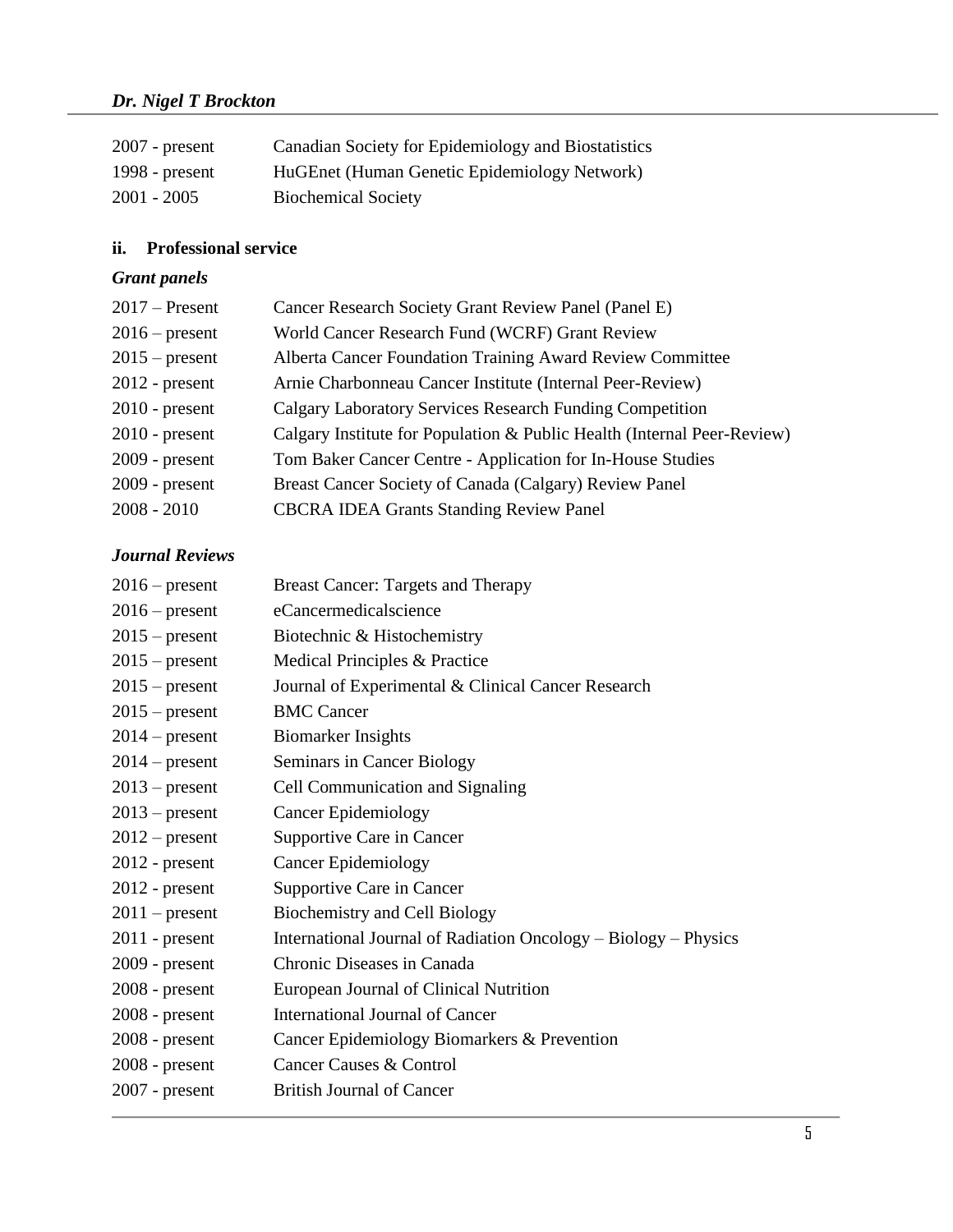| $2007$ - present | Journal of Surgical Oncology                   |
|------------------|------------------------------------------------|
| $2005$ - present | Journal of Gastrointestinal and Liver Diseases |
| $2001$ - present | Gut)                                           |

#### *International Committees*

| $2016$ – Present | International Society for Biological and Environmental Repositories (ISBER) |
|------------------|-----------------------------------------------------------------------------|
|                  | 2017 Annual Meeting Organizing Committee                                    |

## *Regional Committees*

| $2014 - 2015$    | Department of Cancer Epidemiology & Prevention Research, Research<br>Scientist Search & Selection Committee |
|------------------|-------------------------------------------------------------------------------------------------------------|
| $2013 - 2016$    | Member, Alberta Cancer Research Biobank Executive Committee                                                 |
| $2012 - 2014$    | Member, Alberta Cancer Research Provincial Task Force Committee                                             |
| $2012 - 2013$    | Member, CBCF Tumor Bank Operations Committee                                                                |
| $2012 - 2013$    | Member, Alberta Cancer Foundation 2014 Cancer Research Conference<br><b>Organizing Committee</b>            |
| $2009$ - present | Member, Breast Cancer Society of Canada (Calgary) Advisory Group                                            |
| $2009 - 2012$    | Chair, Canadian Breast Cancer Foundation Tumor Bank-Data Management<br>Committee                            |
| $2008 - 2012$    | Member, Canadian Breast Cancer Foundation Tumor Bank-Core Management<br>Committee                           |
| $2008 - 2012$    | Member, Canadian Breast Cancer Foundation Tumor Bank-Executive<br>Committee                                 |
| $2008 - 2013$    | Member, ACRI Biorepository Population Health                                                                |
| $2008$ - present | Member, Ohlson Research Initiative - Scientific Advisory Board                                              |
| <b>Other</b>     |                                                                                                             |

| $2010$ - present | Ride to Conquer Cancer – Event Ambassador & Organizing Committee |
|------------------|------------------------------------------------------------------|
|                  | member. Enbridge Head Office, Calgary, Alberta, Canada.          |

## **VIII. RESEARCH SUPPORT**

## *Grants and contracts*

| 2015-2017   | \$64,377 Funded, Principal Investigator, Vitamin D regulation of the Breast                                                                                                                                                                                                                                                                                                                                                                                                                                                |
|-------------|----------------------------------------------------------------------------------------------------------------------------------------------------------------------------------------------------------------------------------------------------------------------------------------------------------------------------------------------------------------------------------------------------------------------------------------------------------------------------------------------------------------------------|
|             | Tumour Microenvironment. Breast Cancer Society of Canada - Calgary                                                                                                                                                                                                                                                                                                                                                                                                                                                         |
| 2014 - 2019 | \$5,696,303 Funded, Co-Investigator, Towards better outcomes for young<br>women with breast cancer: a pan-Canadian collaborative. Canadian Breast<br>Cancer Foundation-Canadian Institutes for Health Research; The impact of<br>modifiable lifestyle factors in breast cancer survival in young women: Sub<br>project in, "Towards better outcomes for young women with breast cancer: A<br>pan-Canadian collaborative study". Canadian Breast Cancer Foundation-<br>Canadian Institutes for Health Research (\$376,832). |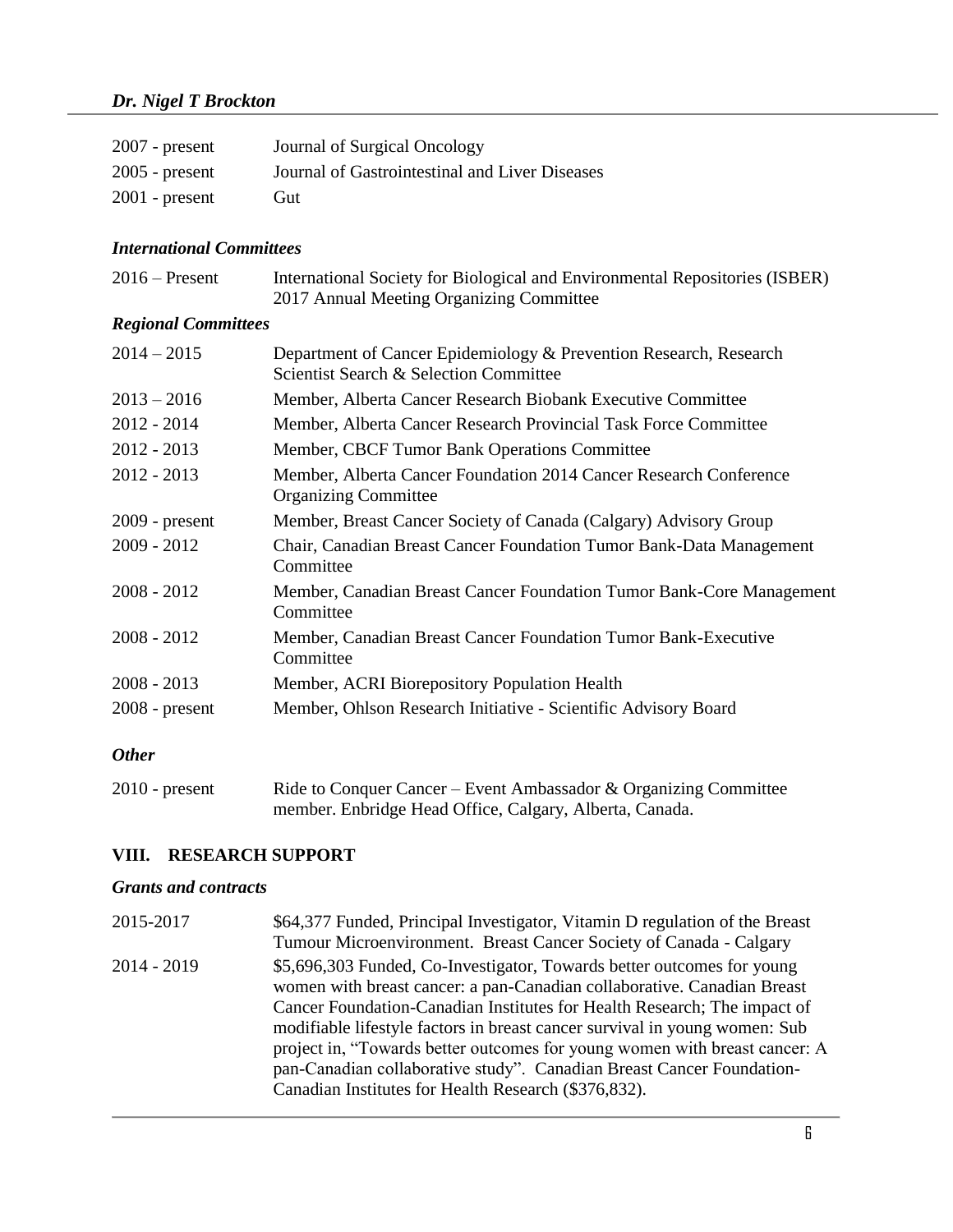| 2014-2016     | \$391,585, Funded, Co-Investigator, Enhancing Capacity for Lifestyle and<br>Cancer Epidemiology in Alberta, Alberta Cancer Foundation – Foundational<br>Infrastructure 2013       |
|---------------|-----------------------------------------------------------------------------------------------------------------------------------------------------------------------------------|
| $2010 - 2016$ | \$543,247, Funded, Principal Investigator, The Role of Vitamin D and<br>Inflammation in Colorectal Cancer Metastases (CLEAR), Alberta Cancer<br>Foundation                        |
| $2009 - 2015$ | \$1,284,274, Funded, Principal Investigator, Biospecimen Processing Core<br>Facility, ACRI Infrastructure & Program Support                                                       |
| $2009 - 2011$ | \$30,000, Funded, Co-Investigator, Identification of colorectal adenocarcinoma<br>using multiplexed serum proteomic analysis, Tom Baker Cancer Centre In-<br><b>House Studies</b> |
| $2008 - 2019$ | \$1,390,890, Funded, Principal Investigator, Breast Cancer to Bone (B2B)<br>Metastases Research Program, ACRI Breast Cancer Translational Group<br>Competition                    |
| $2008 - 2010$ | \$303,558, Funded, Co-Principal Investigator, High Throughput DNA<br>Extraction/Plating, ACRI Infrastructure & Program Support                                                    |
| $2008 - 2009$ | \$35,000, Funded, Principal Investigator, HPV, Hypoxia and Head & Neck<br>Cancer, ACRI Bridge Pilot/Pilot/Limited Term Projects                                                   |
| $2007 - 2008$ | \$500,000, Funded, Co-Investigator, The Alberta Cohort Study (The Tomorrow<br>Project): Infrastructure Support, Alberta Cancer Foundation                                         |
| $2007 - 2008$ | \$10,000, Funded, Principal Investigator, Ultra-low Temperature Freezer for<br>Breast Cancer to Bone Metastases Program, ACRI Research Equipment<br>Competition                   |

## IX. **INVITED ADDRESSES/PRESENTATIONS**

### **i. Invited Addresses**

| 2015/08/20 | Patient-modifiable factors and Cancer Outcomes:<br><b>Optimising Patient</b><br>Prospects. Department of Surgery & Cancer Seminar, Imperial College,<br>London                                                                                |
|------------|-----------------------------------------------------------------------------------------------------------------------------------------------------------------------------------------------------------------------------------------------|
| 2015/05/08 | Biospecimens as Observational Data: How Does What you Collect and Who<br>you Collect it from Impact the Validity of the Downstream Research? ISBER<br>Annual Research Meeting, Conference Workshop, Phoenix, Arizona, United<br><b>States</b> |
| 2014/07/10 | Improving Cancer Outcomes through Patient-modifiable factors: An Uncertain<br>Prescription? Canadian Organization for Medical Physicists, Annual Scientific<br>Meeting, Banff, Alberta, Canada.                                               |
| 2014/05/13 | Improving Cancer Outcomes through Patient-modifiable factors: An Uncertain<br>Prescription?" Special Guest Speaker, Moffitt Cancer Centre, Tampa, Florida,<br><b>United States</b>                                                            |
| 2012/11/02 | Population-based Molecular Epidemiology in Alberta – the opportunities,<br>challenges and solutions, Alberta Cancer Foundation Annual Research<br>Conference, Banff, Alberta, Canada                                                          |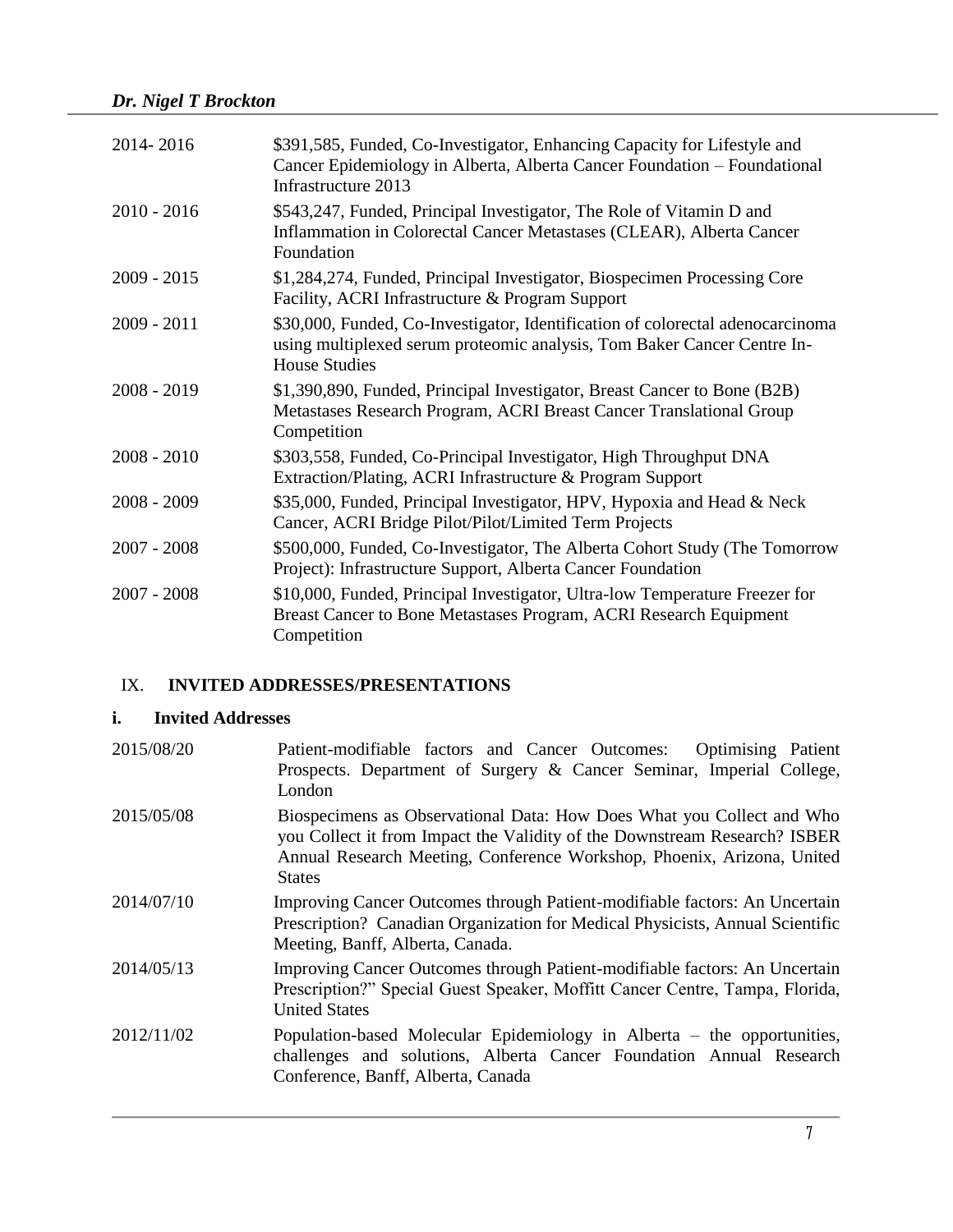| 2012/04/20                  | Creation of a Population-based Breast Cancer to Bone (B2B) Metastasis Cohort<br>in Alberta, Bonus 7, Ottawa, Ontario, Canada                                                                                                                                          |
|-----------------------------|-----------------------------------------------------------------------------------------------------------------------------------------------------------------------------------------------------------------------------------------------------------------------|
| 2012/02/13                  | Clinical Research in Head & Neck Cancer: An Integrated Approach to a<br>Challenging Disease, Collaborative Research Seminar, University of<br>Lethbridge, Lethbridge, Alberta, Canada                                                                                 |
| 2011/11/06                  | Tools and Mechanisms Available for a Prostrate to Bone Research Program,<br>Provincial GU Tumor Group Meeting, Banff, Alberta, Canada                                                                                                                                 |
| 2008/11/26                  | B2B: Breast Cancer to Bone Metastases Research Program, Alberta Cancer<br>Board Annual Research Meeting The Banff Centre, Calgary, Alberta, Canada                                                                                                                    |
| 2008/03/28                  | The Alberta Breast Cancer to Bone ("B2B") Metastasis Research Program,<br>BONUS 3: Bone Metastasis workshop, Toronto, Ontario, Canada                                                                                                                                 |
| 2007/10/27                  | Molecular Epidemiology: Application to Breast to Bone Metastases, Provincial<br>Breast Cancer Retreat, Kananaskis, Alberta, Canada                                                                                                                                    |
| 2006/12/06                  | Localized Folate Depletion: Concept and Consequences, Community Health<br>Sciences Seminar Series. University of Calgary, Calgary, Alberta, Canada                                                                                                                    |
| 2005/10/05                  | Too Late for Folate, National Cancer Institute, Division of Cancer<br>Epidemiology and Genetics (Nutritional Epidemiology Branch) Seminar,<br>Bethesda, Maryland, United States                                                                                       |
| <b>Presentations</b><br>ii. |                                                                                                                                                                                                                                                                       |
|                             |                                                                                                                                                                                                                                                                       |
| 2016/05/09                  | Lifestyle Modification - Improved health, reduced risk of cancer and better<br>outcomes after diagnosis. C-MORE Townhall, Red Deer, Alberta, Canada                                                                                                                   |
| 2014/05/24                  | Hell or High Water: the Alberta Cancer Research Biorepository Disaster<br>Readiness, Response and Recovery. Education & Training Workshop,<br>International Society for Biological and Environmental Repositories, Annual<br>Meeting, Orlando, Florida, United States |
| 2013/10/21                  | p16 Expression as a prognostic factor in Oral Squamous Cell Carcinoma.<br>Alberta Cancer Foundation Annual Research Meeting, Banff, Alberta, Canada                                                                                                                   |
| 2013/05/15                  | p16-directed transcriptome profiling in oral squamous cell carcinoma, 4th<br>World Congress of the International Academy of Oral Oncology meeting,<br>Rhodes Island, Dodekanisos, Greece                                                                              |
| 2013/04                     | Fractal analysis of nuclear histology integrates tumor and microenvironment<br>into a single prognostic factor in OSCC, Combined Otolaryngology Societies<br>Meeting, Orlando, Florida, United States                                                                 |
| 2012/09                     | Extra-nuclear ING1 function: From molecular characterization to patient<br>survival, Southern Alberta Cancer Research Institute Trainee Research Day,<br>Calgary, Alberta, Canada                                                                                     |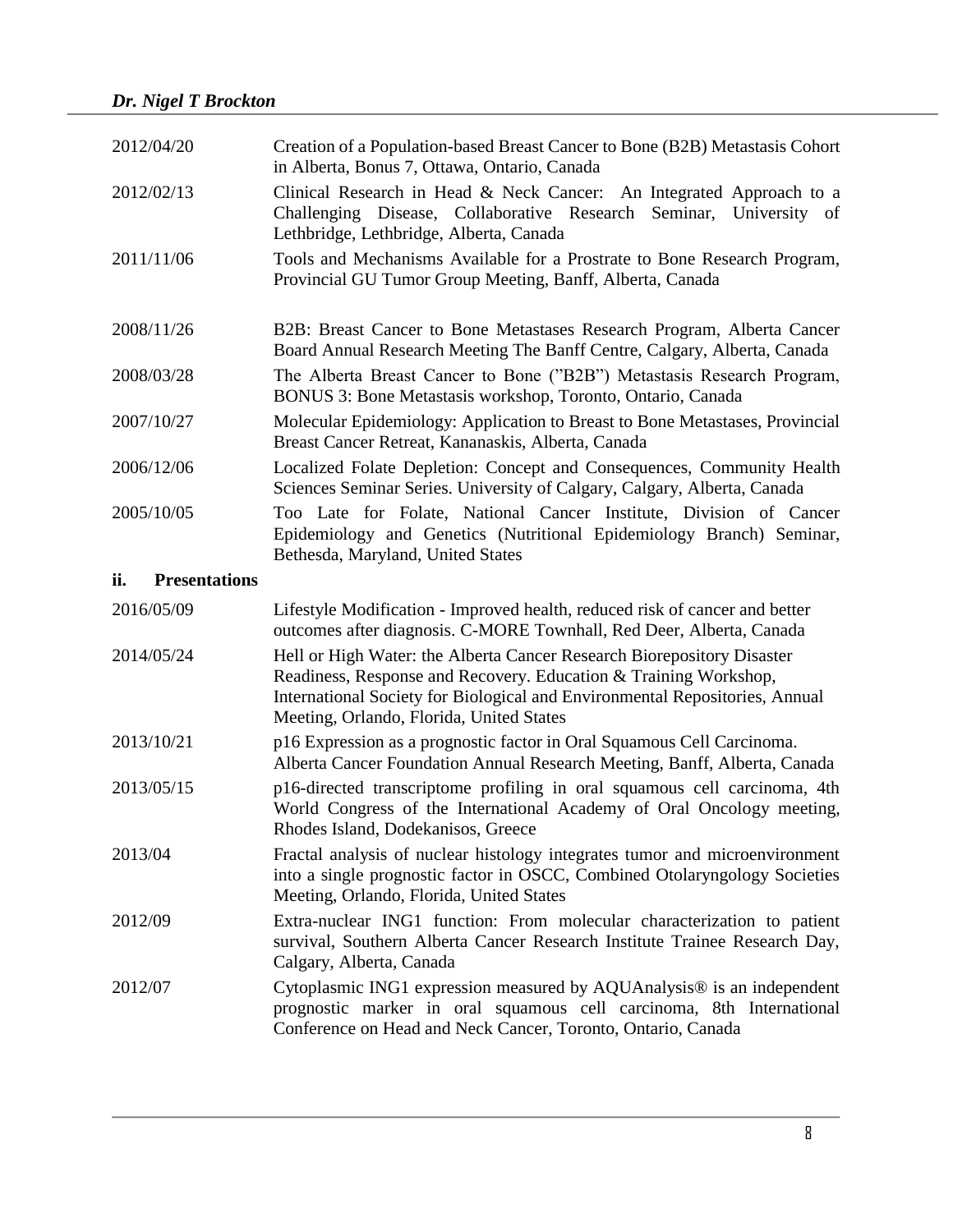| 2012/07    | Baseline Ki67 expression in the tumour drives prognosis in oral squamous cell<br>carcinoma, 8th International Conference on Head and Neck Cancer, Toronto,<br>Ontario, Canada                                                                                                                                                                                                                                  |
|------------|----------------------------------------------------------------------------------------------------------------------------------------------------------------------------------------------------------------------------------------------------------------------------------------------------------------------------------------------------------------------------------------------------------------|
| 2012/03    | Biomarker-directed transcriptome profiling in oral squamous cell carcinoma.<br>Robert Church lecture trainee presentations on high-throughput data. Received<br>poster presentation award, Southern Alberta Cancer Research Institute Trainee<br>Research Day, Calgary, Alberta, Canada                                                                                                                        |
| 2011/10    | Highly-specific and sensitive hydrolysis probe-based real-time PCR detection<br>of epidermal growth factor receptor variant III in oral squamous cell carcinoma,<br>5th European Organization for Research and Treatment of Cancer (EORTC)/<br>National Cancer Institute (NCI)/ American Society for Clinical Oncology<br>(ASCO) Annual Meeting on Molecular Markers in Cancer, Brussels, Brussels,<br>Belgium |
| 2011/09/30 | Automated quantitative immunohistochemical analysis reveals Bax protein<br>expression is an independent predictor of survival in oral squamous cell<br>carcinoma (Poster presentation-shared first prize), SACRI/Department of<br>Oncology Trainee Research Day, Calgary, Alberta, Canada                                                                                                                      |
| 2011/09/30 | Bax expression measured by AQUAnalysis® is an independent prognostic<br>marker in oral cavity squamous cell carcinoma. Shared first prize for best poster,<br>SACRI/Department of Oncology Trainee Research Day, Calgary, Alberta,<br>Canada                                                                                                                                                                   |
| 2010/10    | Stromal Carbonic Anhydrase as a Prognostic Marker in Surgically Treated Oral<br>Cavity Squamous Cell Carcinoma, American Head and Neck Society Research<br>Workshop on the Biology, Prevention and Treatment of Head & Neck Cancer,<br>Arlington, Virginia, United States                                                                                                                                      |
| 2009/10/20 | High Stromal Expression of CAIX is Predictive of Poorer Overall Survival in<br>Patients with HPV-negative Head & Neck Cancer Treated with Concurrent<br>Chemoradiotherapy, 5th International Conference on Tumor microenvironment,<br>Versailles, Yvelines, France                                                                                                                                             |
| 2009/10/04 | The Molecular Evaluation of Oral Cavity Squamous Cell Carcinoma, Annual<br>American Academy of Otolaryngology - Head and Neck Surgery, San Diego,<br>California, United States                                                                                                                                                                                                                                 |
| 2009/05/10 | Utility of Endogenous Markers of Hypoxia In Head & Neck Cancer: Impact of<br>Tumour HPV Status and CAIX Expression in Locally Advanced Head & Neck<br>Squamous Cell Carcinoma, Canadian Society of Otolaryngology-Head and<br>Neck Surgery 63rd Annual Meeting, Halifax, Nova Scotia, Canada                                                                                                                   |
| 2009/11    | Immunohistochemical Analysis of Stromal CAIX Expression Predicts Survival<br>in Patients with Oral Cavity Squamous Cell Carcinoma, Alberta Cancer<br>Research Institute Annual Research Meeting, Banff, Alberta, Canada                                                                                                                                                                                        |
| 2009/11    | Ki67 Expression Associated with High Levels of EGFR Is a Strong Predictor of<br>Survival in Patients with Oral Cavity Squamous Cell Carcinoma, Alberta<br>Cancer Research Institute Annual Research Meeting, Banff, Alberta, Canada                                                                                                                                                                            |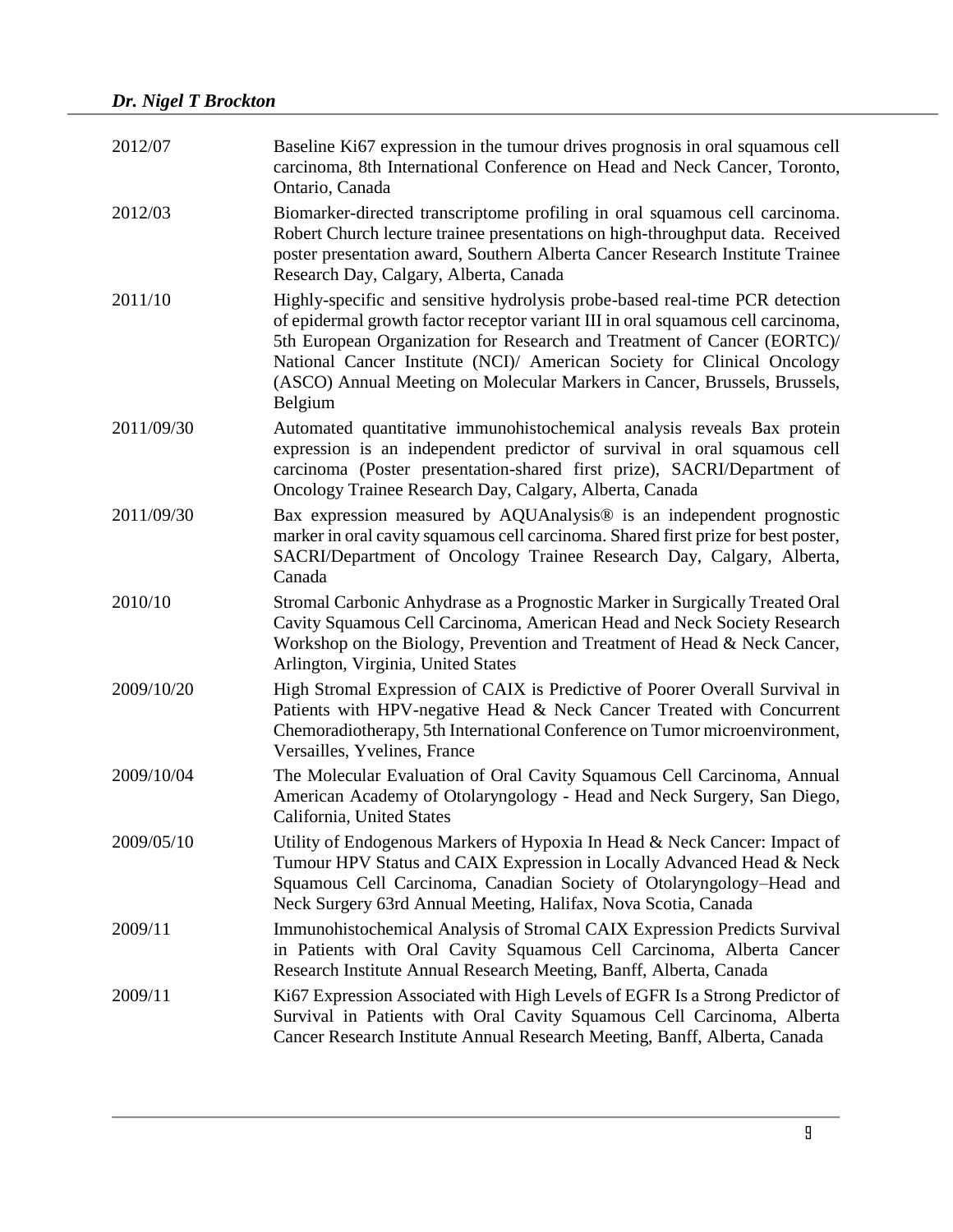| 2008/10    | Does the utility of endogenous markers of hypoxia differ by tumor HPV status<br>in head & neck cancer, AACR Chemical and Biological Aspects of<br>Inflammation and Cancer Conference, Oahu, Hawaii, United States                                                    |
|------------|----------------------------------------------------------------------------------------------------------------------------------------------------------------------------------------------------------------------------------------------------------------------|
| 2008/04/25 | A hypothesized biologic model by which physical activity lowers<br>postmenopausal breast cancer risk, Canadian Breast Cancer Research Alliance<br>"Reasons for Hope" Conference, Vancouver, British Columbia, Canada                                                 |
| 2005/07    | Impact of NSAID use on colorectal cancer risk is dependent on MTHFR<br>genotype. (meeting abstract), American Institute for Cancer Research,<br>International Research Conference on Food, Nutrition, and Cancer,<br>Washington, District of Columbia, United States |
| 2002/12    | CYP1A1 genotype and colorectal cancer. (meeting abstract), Biochemical<br>Society 678th Meeting                                                                                                                                                                      |

### X. **PUBLICATIONS**

#### **i. Peer reviewed manuscripts**

- 1. Amy J. Hobbs, **Nigel T. Brockton**, T. Wayne Matthews, Shamir P. Chandarana, Pinaki Bose, Kelly Guggisberg, Gordon H. Fick, Joseph C. Dort. Primary Treatment of Oropharyngeal Squamous Cell Carcinoma in Alberta, Canada: A population based study (*Accepted, Head & Neck, June 2017)*
- 2. **Brockton NT**, Lohavanichbutr P, Enwere EK, Upton MP, Kornaga EN, Nakoneshny SC, Bose P, Chen C, Dort JC. Impact of tumoural carbonic anhydrase IX and Ki67 expression on survival in oral squamous cell carcinoma patients *(Accepted, Oncology Letters May 2017)*
- 3. Brenner DR\*, **Brockton NT\***, Kotsopoulos J, Cotterchio M, Boucher BA, Courneya KS, Knight JA, Olivotto IA, Quan ML, Friedenreich CM. Breast cancer survival among young women: a review of the role of modifiable lifestyle factors. Cancer Causes Control. 2016 Apr;27(4):459-72
- 4. **Brockton NT**, Gill SJ, Laborge SL, Paterson AH, Cook LS, Vogel HJ, Shemanko CS, Hanley DA, Magliocco AM, Friedenreich CM. The Breast Cancer to Bone (B2B) Metastases Research Program: a multi-disciplinary investigation of bone metastases from breast cancer. BMC Cancer. 2015 Jul 10;15:512
- 5. Bose P, **Brockton NT**, Guggisberg K, Nakoneshny SC, Kornaga E, Klimowicz AC, Tambasco M, Dort JC. Fractal analysis of nuclear histology integrates tumor and stromal features into a single prognostic factor of the oral cancer microenvironment. BMC Cancer. 2015 May 15;15(1):409
- 6. Dang M, Lysack JT, Wu T, Matthews TW, Chandarana SP, **Brockton NT**, Bose P, Kimowicz AC, Kornaga E, Bansal G, Cheng H, Mitchell JR, Dort JC. MRI Texture Analysis Predicts p53 Status in Head and Neck Squamous Cell Carcinoma. American Journal of Neuroradiology 2014 Sep 25.
- 7. Bose P, Thakur SS, **Brockton NT**, Klimowicz AC, Kornaga E, Nakoneshny SC, Riabowol KT, DortJC. Tumor cell apoptosis mediated by cytoplasmic ING1 is associated with improved survival in oral squamous cell carcinoma patients. Oncotarget 2014 May 30;5(10):3210-9.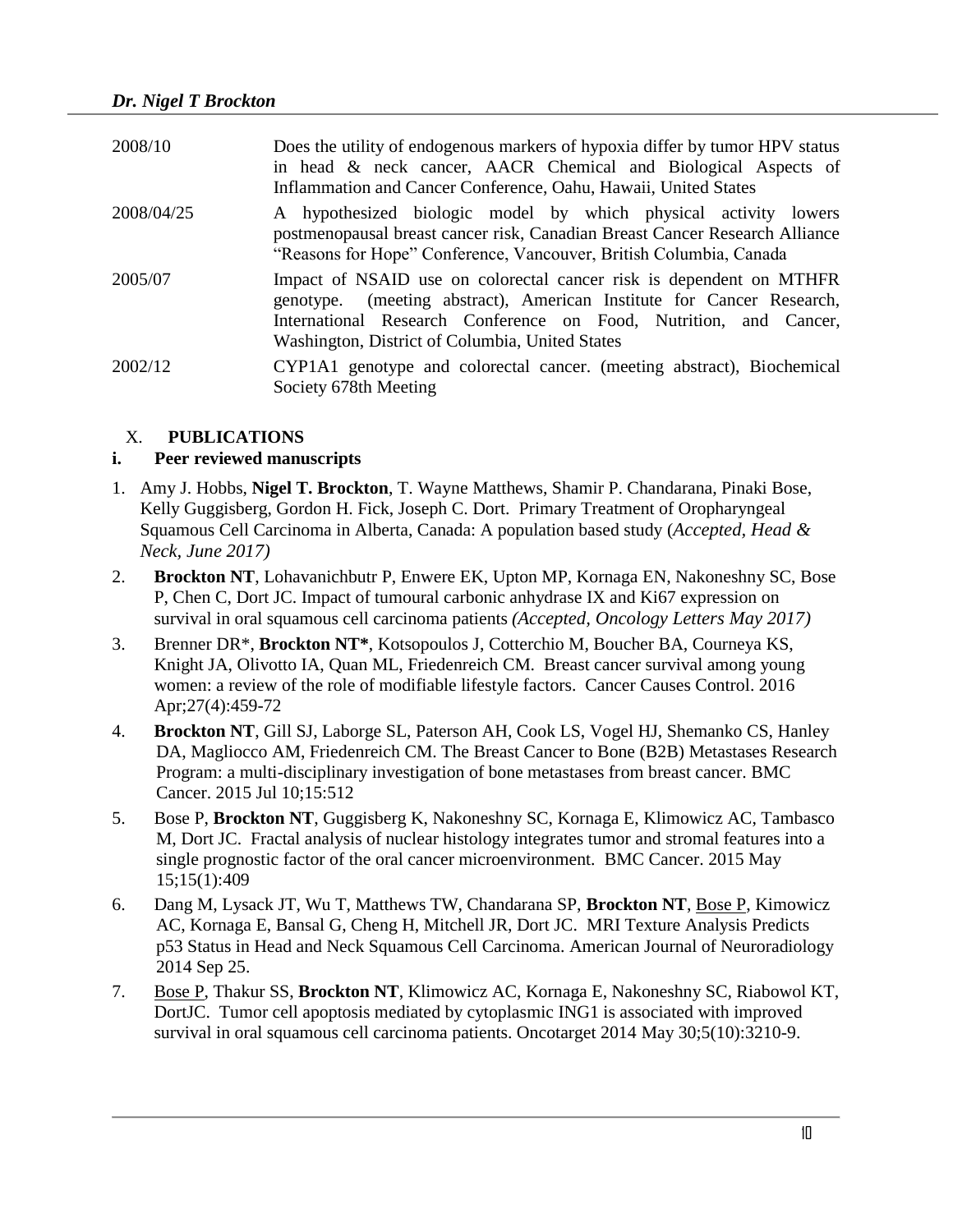- 8. Klimowicz AC, Bose P, Petrillo SK, Magliocco AM, Dort JC, **Brockton NT.** The prognostic impact of a combined carbonic anhydrase IX and Ki67 signature in oral squamous cell carcinoma. Br J Cancer. 2013 Oct 1;109(7):1859-1866.
- 9. Bose P, Dort JC, **Brockton NT**. Identifying the stromal cell type that contributes to tumor aggressiveness associated with carbonic anhydrase IX. Cell Cycle. 2013 Aug 15;12(16):2535
- 10. Bose P, **Brockton NT**, Dort JC. Head and neck cancer: From anatomy to biology. Int J Cancer. 2013 Nov;133(9):2013-23.
- 11. Klimowicz AC, Bose P, Nakoneshny SC, Dean M, Huang L, Chandarana S, Magliocco AM, Wayne Matthews T, **Brockton NT**, Dort JC. Basal Ki67 expression measured by digital image analysis is optimal for prognostication in oral squamous cell carcinoma. Eur J Cancer. 48(14):2166-2174. Aug 2012
- 12. Bose P, Klimowicz AC, Kornaga E, Petrillo SK, Matthews TW, Chandarana S, Magliocco AM, **Brockton NT**, Dort JC. Bax expression measured by AQUAnalysis is an independent prognostic marker in oral squamous cell carcinoma. BMC Cancer. 2012 Aug 1;12:332
- 13. **Brockton NT**, Klimowicz AC, Bose P, Petrillo SK, Konno M, Rudmik L, Dean M, Nakoneshny SC, Matthews TW, Chandarana S, Lau HY, Magliocco AM, Dort JC. High stromal carbonic anhydrase IX expression is associated with nodal metastasis and decreased survival in patients with surgically-treated oral cavity squamous cell carcinoma. Oral Oncol. 48(7):615-622. Feb 2012
- 14. McIntyre JB, Bose P, Klimowicz AC, **Brockton NT**, Petrillo S, Matthews W, Easaw J, Magliocco A, Dort JC. Specific and sensitive hydrolysis probe-based real-time PCR detection of epidermal growth factor receptor variant III in oral squamous cell carcinoma. PLoS One. 7(2):e31723. Feb 2012
- 15. Petersen LF, **Brockton NT**, Bakkar A, Liu S, Wen J, Weljie AM, Bismar TA. Elevated physiological levels of folic acid can increase in vitro growth and invasiveness of prostate cancer cells. BJU Int. 109(5):788-795. Jul 2011
- 16. Lau HY, Brar S, Klimowicz AC, Petrillo SK, Hao D, **Brockton NT**, Kong CS, Lees-Miller SP, Magliocco AM. Prognostic significance of p16 in locally advanced squamous cell carcinoma of the head and neck treated with concurrent cisplatin and radiotherapy. Head & Neck. 33(2):251- 256. Feb 2011
- 17. **Brockton NT**, Dort J, Lau H, Hao D, Brar S, Klimowicz AC, Petrillo SK, Diaz R, Doll C, Magliocco AM. High Stromal Carbonic Anhydrase IX Expression is Associated with Decreased Survival in p16-negative Head & Neck Tumors. Int J Radiat Oncol Biol Phys. 80(1):249-257. Feb 2011
- 18. Boffetta P, Colditz GA, Potter JD, Kolonel L, Robson PJ, Malekzadeh R, Seminara D, Goode EL, Yoo KY, Demers P, Gallagher R, Prentice R, Yasui Y, O'Doherty K, Petersen GM, Ulrich CM, Csizmadi I, Amankwah EK, **Brockton NT**, Kopciuk K, McGregor SE, Kelemen LE. Cohorts and consortia conference: a summary report (Banff, Canada, June 17-19, 2009). Cancer Causes Control 22(3):463-468. Jan 2011
- 19. Neilson HK, Friedenreich CM, **Brockton NT**, Millikan RC. Physical Activity and Postmenopausal Breast Cancer: Proposed Biologic Mechanisms and Areas for Future Research. Cancer Epidemiol Biomarkers Prev. 18(1):11-27 Review. Jan 2009
- 20. **Brockton NT**. Systemic folate status and risk of colorectal cancer. Cancer Causes Control. 19(9):1005-1007. Nov 2008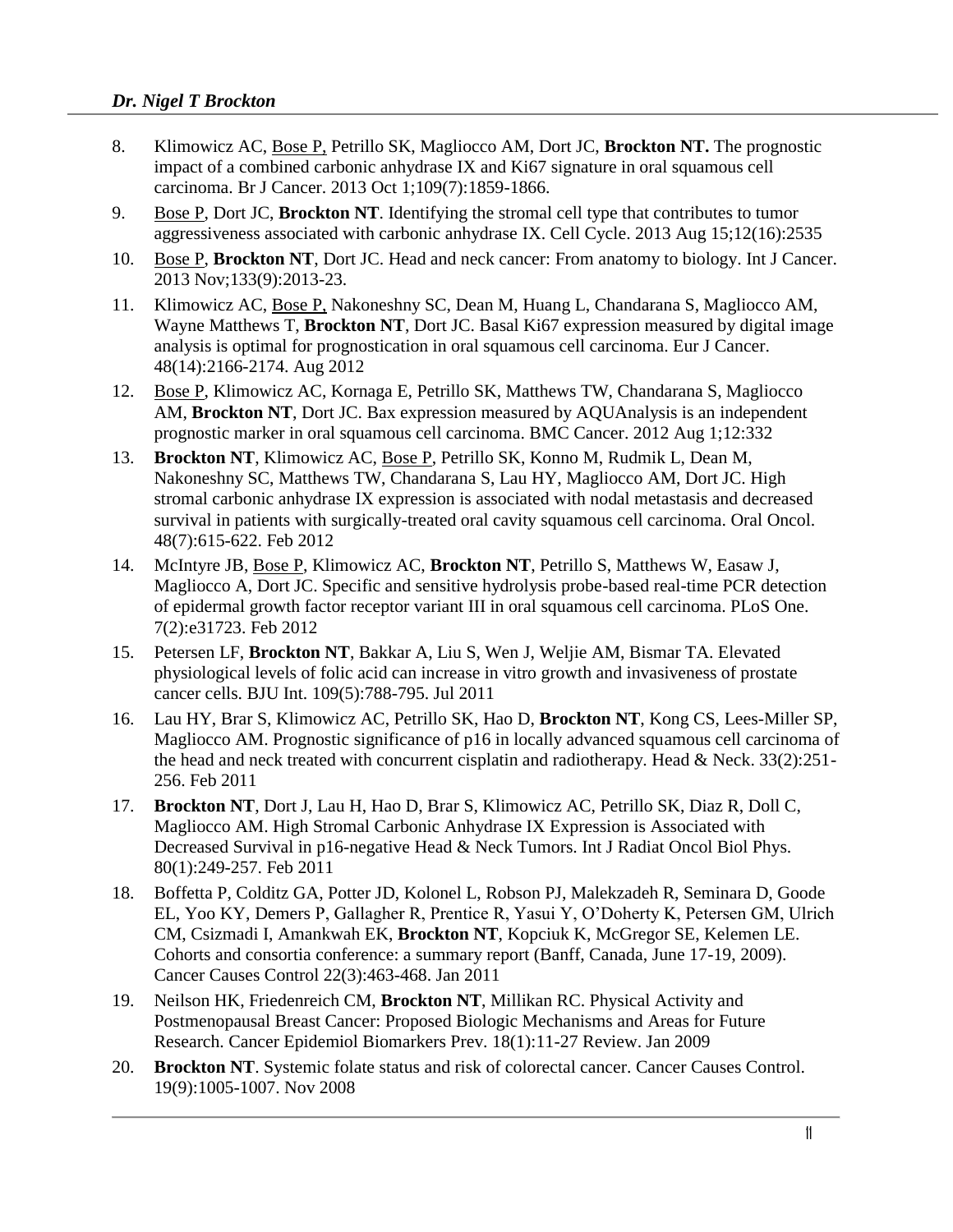#### *Dr. Nigel T Brockton*

- 21. Sharp L, Little J, **Brockton NT**, Cotton SC, Masson LF, Haites NE, Cassidy J. Polymorphisms in the methylene tetrahydrofolate reductase (MTHFR) gene, intakes of folate and related B vitamins and colorectal cancer: a case-control study in a population with relatively low folate intake. Br J Nutr. 99(2):379-389. Dec 2007
- 22. Little J, Sharp L, Masson LF, **Brockton NT**, Cotton SC, Haites NE, Cassidy J. Colorectal cancer and genetic polymorphisms of CYP1A1, GSTM1 and GSTT1: a case-control study in the Grampian region of Scotland. Int J Cancer. 119(9):2155-2164. Nov 2006
- 23. **Brockton NT**. Localized depletion: the key to colorectal cancer risk mediated by MTHFR genotype and folate? Cancer Causes Control. 17(8):1005-1016. Oct 2006
- 24. Leonce J, **Brockton N**, Robinson S, Venkatesan S, Bannister P, Raman V, Murphy K, Parker K, Pavitt D, Teoh TG, Regan L, Burchell A, Steer P, Johnston DG. Glucose production in the human placenta. Placenta. 27 Suppl A:S103-108. Apr 2006
- 25. **Brockton NT**. UGT1A7 polymorphisms and colorectal cancer susceptibility. Gut. 50(6):748- 749. Jun 2002
- 26. **Brockton N**, Little J, Sharp L, Cotton SC. N-Acetyltransferase polymorphisms and colorectal cancer: A HuGE review. Am J Epidemiol. 151(9):846-861. Review. May 2000
- 27. Cotton SC, Sharp L, Little J, **Brockton N**. Glutathione S-transferase polymorphisms and colorectal cancer: A HuGE review. Am J Epidemiol. 151(1):7-32. Review. Jan 2000

#### **ii. Book Chapters**

1. Roberts JN, Karvonen C, Graham K, Weinfeld M, Joy AA, Koebel M, Morris D, Robson PJ, Johnston RN, **Brockton NT** "Driving population metrics into biobanking quality". In Karimi-Busheri (Ed.) "Biobanking in the 21<sup>st</sup> Century", Advances in Experimental Medicine and Biology, Springer International. 2015;864:95-114*.*

#### **iii. Abstracts – published peer-reviewed**

- 1. Bose P, McIntyre JB, Klimowicz AC, **Brockton NT**, Petrilllo SK, Wayne-Matthews T, Easaw JA, Magliocco AM, Dort JC. PP 36 Highly-specific and sensitive hydrolysis probe-based realtime PCR detection of epidermal growth factor receptor variant III in oral squamous cell carcinoma. European Journal of Cancer. 47:Suppl 4, S11-S12. Oct 2011
- 2. Klimowicz AC, Bose P, Petrillo SK, Chandarana S, **Brockton N**, Matthews W, Craighead PS, Dort JC, Doll CM, Magliocco AM. The prognostic value of CAIX and Ki67 in defining hypoxia in squamous cell cancers. J Clin Oncol. 29:(suppl; abstr e21139). Jun 2011
- 3. Bose P, Klimowicz AC, Petrillo SK, Chandarana S, **Brockton N**, Matthews W, Magliocco AM, Dort JC. The prognostic significance of uncoupled proliferation and EGFR expression in oral cancer treated with surgery and radiation. J Clin Oncol. 29:(suppl; abstr e21146). Jun 2011
- 4. Lau HY, Brar S, Klimowicz AC, Petrillo SK, Hao D, **Brockton NT**, Kong CS, Lees-Miller SP, Magliocco AM. Prognostic significance of p16 in locally advanced squamous cell carcinoma of the head and neck treated with concurrent cisplatin and radiotherapy. Head Neck. 33(2):251- 256. Feb 2011